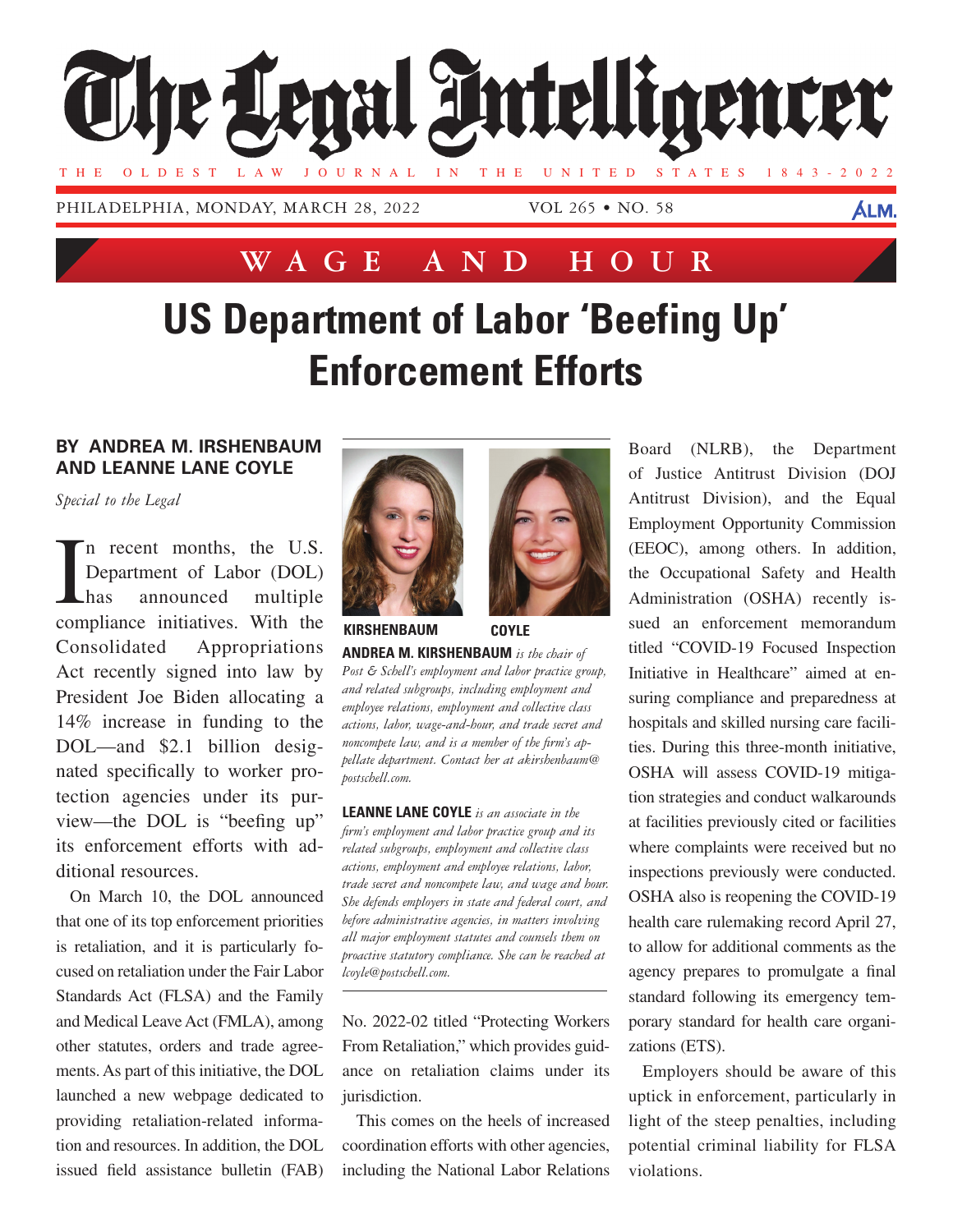### The Legal Intelligencer

#### **DOL Ramps Up on Hiring Enforcement Staff, Coordination With Other Agencies**

In early February 2022, the DOL announced that the Wage and Hour Division (WHD) is looking to hire 100 new investigators (which represents a nearly 13% increase in its ranks), signaling an increased focus on enforcement. According to the DOL's 2022 budget in brief, the WHD expects that its \$30 million funding increase in the 2022 fiscal year "will enable WHD to aggressively combat worker misclassification, along with fully enforcing the other areas under its purview like prevailing wages and family and medical leave." With the WHD collecting over \$230 million in back wages in the 2021 fiscal year, employers should anticipate an even more vigorous pursuit by the DOL of those suspected of running afoul of employee wage-and-hour laws.

While the DOL increases its investigative focus in the WHD, it is simultaneously coordinating efforts with various agencies to bolster its resources. On Jan. 6, the DOL and NLRB signed a memorandum of understanding (MOU), strengthening the agencies' partnership and outlining procedures on information sharing, joint investigations and enforcement activity, as well as training, education and community outreach. On March 10, the DOL and DOJ Antitrust Division executed a similar MOU, stating that they "share an interest in protecting competition in labor markets and promoting the welfare of American workers." The DOL

and DOJ Antitrust Division's MOU also contains an express directive that each agency will refer potential violations to the other, opening the door for a potential increase in criminal wage-and-hour investigations.

#### **Retaliation at Forefront of Enforcement Initiatives**

A significant focus of the Biden administration's enforcement efforts relates to retaliation claims. More than half (55.8%) of all charges of

*With the WHD collecting over \$230 million in back wages in the 2021 fiscal year, employers should anticipate an even more vigorous pursuit by the DOL of those suspected of running afoul of employee wage-and-hour laws.*

discrimination filed with the EEOC in 2020 contained allegations of retaliation, a percentage that has steadily increased over the past two decades.

On Nov. 17, 2021, the DOL, EEOC, and NLRB announced a joint initiative to raise awareness of retaliation claims. In speaking about this initiative, Solicitor of Labor Seema Nanda emphasized that, "this collaboration among federal enforcement agencies will form a bulwark against unlawful retaliation."

While the FAB issued by the DOL on March 10, does not materially change the existing law, it highlights

specific examples of what constitutes unlawful retaliation, perhaps signifying certain types of conduct that the DOL intends to target. Examples of unlawful retaliation provided in the FAB include:

• Terminating an employee for contacting WHD to ask about overtime pay.

• Disciplining an employee for attempting to exercise her rights to express breastmilk in the workplace.

• Assigning attendance points to an employee under a nofault attendance policy where the employee took approved FMLA leave to care for his child.

• Reducing an employee's hours after the employee utilized intermittent FMLA leave for her own medical condition.

The FAB reiterates that complaints qualifying as protected activity may be made orally or in writing, in line with the U.S. Supreme Court's 2011 ruling in *Kasten v. Saint-Gobain Performance Plastics.* Significantly, the FAB also provides that both internal complaints to an employer, as well as external complaints to the WHD, constitute protected activity under the FLSA, a question left open by the court in *Kasten* (although many courts have since ruled that internal complaints qualify as protected conduct). The FAB states that even complaints made by a third party on an employee's behalf constitutes protected activity.

While certain conduct that qualifies as materially adverse actions are